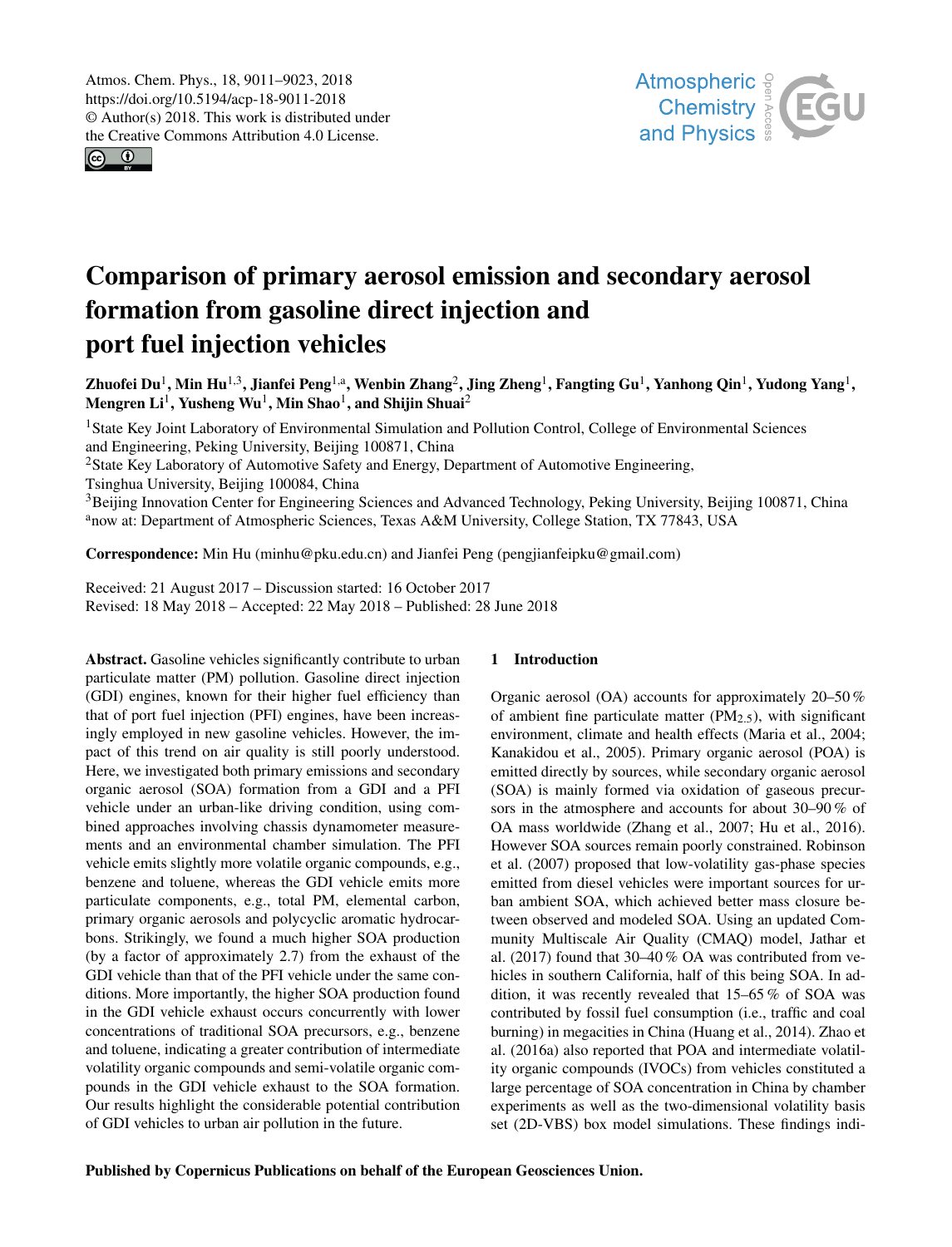cated that vehicles contribute significantly to ambient SOA in urban areas. An ambient organic aerosol measurement in the Los Angeles Basin demonstrated that SOA contributed from gasoline vehicles was significant in the urban air, much larger than that from diesel vehicles (Bahreini et al., 2012). A similar conclusion was reached by Hayes et al. (2013) based on mass spectrometer results. Meanwhile, several chamber simulation studies concluded that the exhaust of gasoline vehicles could form substantial SOA (Jathar et al., 2014). Thus, gasoline vehicle exhaust is highly associated with ambient SOA formation.

Gasoline vehicles can be categorized into two types based on the fuel injection technologies in their engines, i.e., port fuel injection (PFI) vehicles and gasoline direct injection (GDI) vehicles. Unlike a PFI engine, in which gasoline is injected into the intake port, gasoline is sprayed into the cylinder directly in a GDI engine. With the increased atomization and vaporization rate of fuel, and more accurate control of fuel volume and injection time, a GDI engine has many advantages, such as better fuel efficiency, lower  $CO<sub>2</sub>$ emissions and less fuel pumping loss (Alkidas, 2007; Myung et al., 2012; Liang et al., 2013). In past decades, PFI vehicles have dominated the market share of gasoline cars in the world. However, in recent years, GDI vehicles have been increasingly employed, due to higher fuel efficiency. The market share of GDI vehicles in sales in 2016 reached about 25, 50 and 60 % in China, the United States and Europe, respectively (Wen et al., 2016; Zimmerman et al., 2016).

Several previous studies investigated the emissions of GDI and PFI vehicles, in terms of concentrations of gaseous pollutants, particle numbers and mass concentrations, and evaluated the reduction of emissions with upgrading emission standards (Ueberall et al., 2015; Zhu et al., 2016; Saliba et al., 2017). These studies showed that GDI vehicles emitted more primary particles than PFI vehicles (Zhu et al., 2016; Saliba et al., 2017), and even diesel vehicles equipped with a diesel particulate filter (Wang et al., 2016). These higher primary particle emissions are likely due to insufficient time allowed for gasoline fuel to be mixed with air thoroughly, as well as gasoline droplets impinging onto pistons and surfaces of the combustion chamber in the GDI engine (Chen et al., 2017; Fu et al., 2014). However, in most studies, vehicles were tested under the driving cycles of US or European standards; those results may not be representative of China's traffic conditions.

SOA production from gasoline vehicle exhaust was previously simulated in smog chambers and potential aerosol mass (PAM) flow reactors. SOA formed from gaseous pollutants exceeds the related POA emissions and contributes much more to air quality degradation. These studies mostly focused on the impacts of SOA formation by the model year (Gordon et al., 2014; Jathar et al., 2014; Liu et al., 2015), fuel formulations (Peng et al., 2017), driving cycles (including idling) (Nordin et al., 2013; Platt et al., 2013) and startup modes of the gasoline vehicles (Nordin et al., 2013). Few studies, however, have investigated SOA formation from vehicles with different engine technologies (GDI and PFI) under the same working conditions.

In this study, both primary emissions and secondary aerosol formation from GDI and PFI vehicles were investigated. To represent typical urban driving patterns in megacities such as Beijing, the tested vehicles used gasoline fuel meeting the China Phase V fuel standard, and were operated over the cold-start Beijing cycle (BJC). The SOA formation from both the PFI and GDI vehicle exhausts was then simulated using a smog chamber. Finally, the overall contributions of the GDI and PFI gasoline vehicles to ambient particulate matter (PM) were evaluated. This study is part of a project that investigates the relationship between vehicle (engine) emissions and ambient aerosols, including the potential of SOA formation from a PFI engine (Du et al., 2018) and the effects of gasoline aromatics on SOA formation (Peng et al., 2017).

# 2 Materials and methods

# 2.1 Vehicles

One PFI vehicle and one GDI vehicle were tested in this study to investigate their primary emissions and SOA formation. The vehicles were certified according to the China Phase IV emissions standard (equivalent to Euro IV) and the China Phase V emissions standard (equivalent to Euro V), respectively. More information on the vehicles is shown in Table 1. The fuel used in the experiments was a typical Phase V gasoline on the China market (a sulfur content of 6 mg  $kg^{-1}$ ). More information on the fuel is provided in Table S1 in the Supplement. The cold-start BJC, characterized by a higher proportion of idling periods and lower acceleration speeds than the New European Driving Cycle (NEDC), was performed to simulate the repeated braking and acceleration on roads in megacities such as Beijing. The BJC lasted for approximately 17 min, with a maximum speed of  $50 \text{ km h}^{-1}$ (Peng et al., 2017).

# 2.2 Experimental setup

The chamber experiments were carried out in the summer at the State Key Laboratory of Automotive Safety and Energy of Tsinghua University in Beijing, including two experiments conducted with the GDI vehicle and four experiments conducted with the PFI vehicle. The tested vehicles were placed on a chassis dynamometer system (Burke E. Porter Machinery Company) with a controlled room temperature of  $26.4 \pm 2.5$  °C and an absolute humidity of  $11.5 \pm 2.4$  g m<sup>-3</sup>. The exhaust emitted by the vehicle tailpipe was diluted in a constant volume sampler (CVS) system, where the flow rate was maintained at  $5.5 \text{ m}^3 \text{ min}^{-1}$  using filtered ambient air, achieving a dilution of the exhaust of about 20-fold. Several instruments, including an AVL CEBII gas analyzer, a Cam-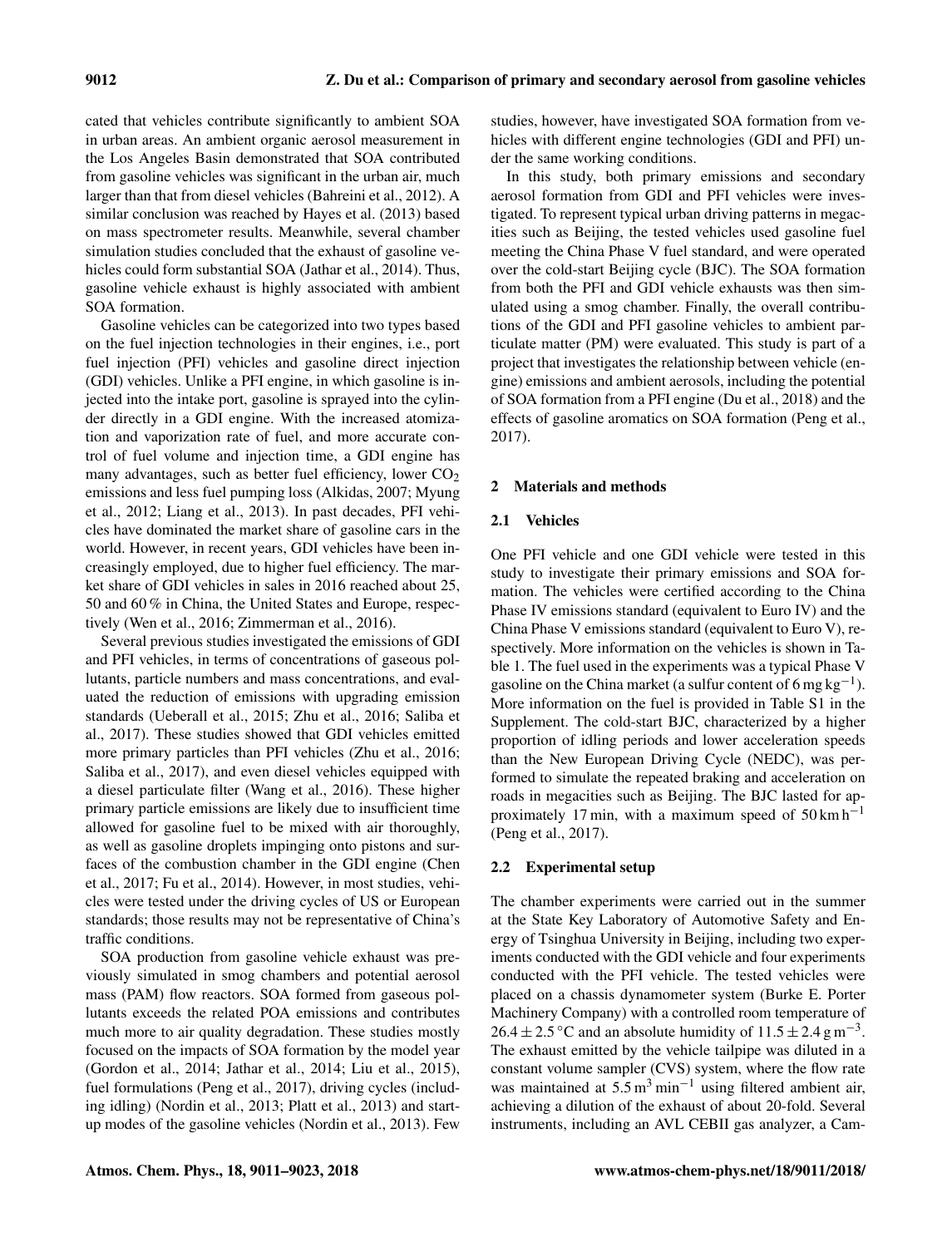# Z. Du et al.: Comparison of primary and secondary aerosol from gasoline vehicles 9013

Table 1. Descriptions of the gasoline direct injection (GDI) and port fuel injection (PFI) vehicles used in the experiments.

| Vehicle    | Make and<br>model | Emission<br>standard class | Model<br>vear | Mileage<br>(km) | Displacement Power<br>$\text{(cm}^3)$ | (kW) | Weight<br>(kg) |
|------------|-------------------|----------------------------|---------------|-----------------|---------------------------------------|------|----------------|
| <b>GDI</b> | VW<br>Sagitar     | China V                    | 2015          | 3000            | 1395                                  | 110  | 1395           |
| PFI        | Honda<br>Civic    | China IV                   | 2009          | 42.500          | 1799                                  | 103  | 1280           |



Figure 1. Schematic diagram of the outdoor chamber setup for the experiments.

bustion Differential Mobility Spectrometer (DMS500) and a particle sampler, were connected to the CVS (detailed in Fig. 1 and Sect. 2.3) to characterize the primary gas- and particulate-phase pollutants. The diluted exhaust produced by the CVS system was injected into an outdoor chamber, where secondary aerosol formation was simulated. This was the second dilution step of the exhaust with a dilution factor of approximately 15. A schematic illustration of the outdoor experimental setup is shown in Fig. 1.

The photochemical oxidation experiments were carried out in a quasi-atmospheric aerosol evolution study (QUAL-ITY) outdoor chamber. More details of the setup and performance of the QUALITY chamber were introduced by Peng et al. (2017). Prior to each experiment, the chamber was covered with a double-layer anti-ultraviolet (anti-UV) shade to block sunlight and was cleaned with zero air for about 15 h to create a clean environment. Approximately  $120$  ppb  $O<sub>3</sub>$  were injected into the chamber prior to the injection of the vehicle exhaust to make the oxidation environment similar to the mean O<sup>3</sup> peak concentration in the ambient atmosphere. Before the chamber was exposed to sunlight, a period of about 15 min was left to ensure that the pollutants were mixed sufficiently in the chamber, then the initial concentrations were characterized in the dark. Subsequently, the anti-UV shade was removed from the chamber and photo-oxidation was initiated. A suite of high time resolution instruments was utilized to track the evolution of pollutants during the chamber experiments. Zero air was added into the chamber during the sampling period to maintain a constant pressure.

## 2.3 Instrumentation

Primary gases and aerosols were measured by the instruments connected to the CVS. The concentrations of gaseous pollutants, including  $CO$ ,  $CO<sub>2</sub>$ ,  $NO<sub>x</sub>$  and total hydrocarbon (THC), were monitored with a gas analyzer, the AVL Combustion Emissions Bench II (CEB II, AVL, Austria). Primary aerosols were measured with both online and offline instruments. A DMS500 (Cambustion, UK) was implemented to monitor the real-time number size distribution and total number concentration of primary particles. Its sampling line was heated to maintain the temperature at  $150^{\circ}$ C. The aerosols were also collected on Teflon and quartz filters by an AVL Particulate Sampling System (SPC472, AVL, Austria) to analyze the mass, organic carbon (OC) and elemental carbon (EC) emission factors using a balance and an OC / EC analyzer (Sunset Lab, USA).

During the chamber experiments, a suite of real-time instruments was utilized to characterize the evolution of the gas- and particulate-phase pollutants. A CO analyzer, a NO–  $NO<sub>2</sub>–NO<sub>x</sub>$  analyzer and an  $O<sub>3</sub>$  analyzer (Thermo Fisher Scientific Inc., USA) were employed to measure the concentrations of CO,  $NO_x$  (including NO and  $NO_2$ ) and  $O_3$ , respectively. The evolution of volatile organic compounds (VOCs) was monitored with a proton transfer reaction mass spectrometer (PTR-MS, IONICON Analytik, Austria) (Lindinger et al., 1998).  $H_3O^+$  was used as the reagent ion, which reacted with the target compounds. The resulting ions were detected by a quadruple mass spectrometer. Meanwhile, the particle size distribution was characterized using a scanning mobility particle sizer system (SMPS, TSI, USA),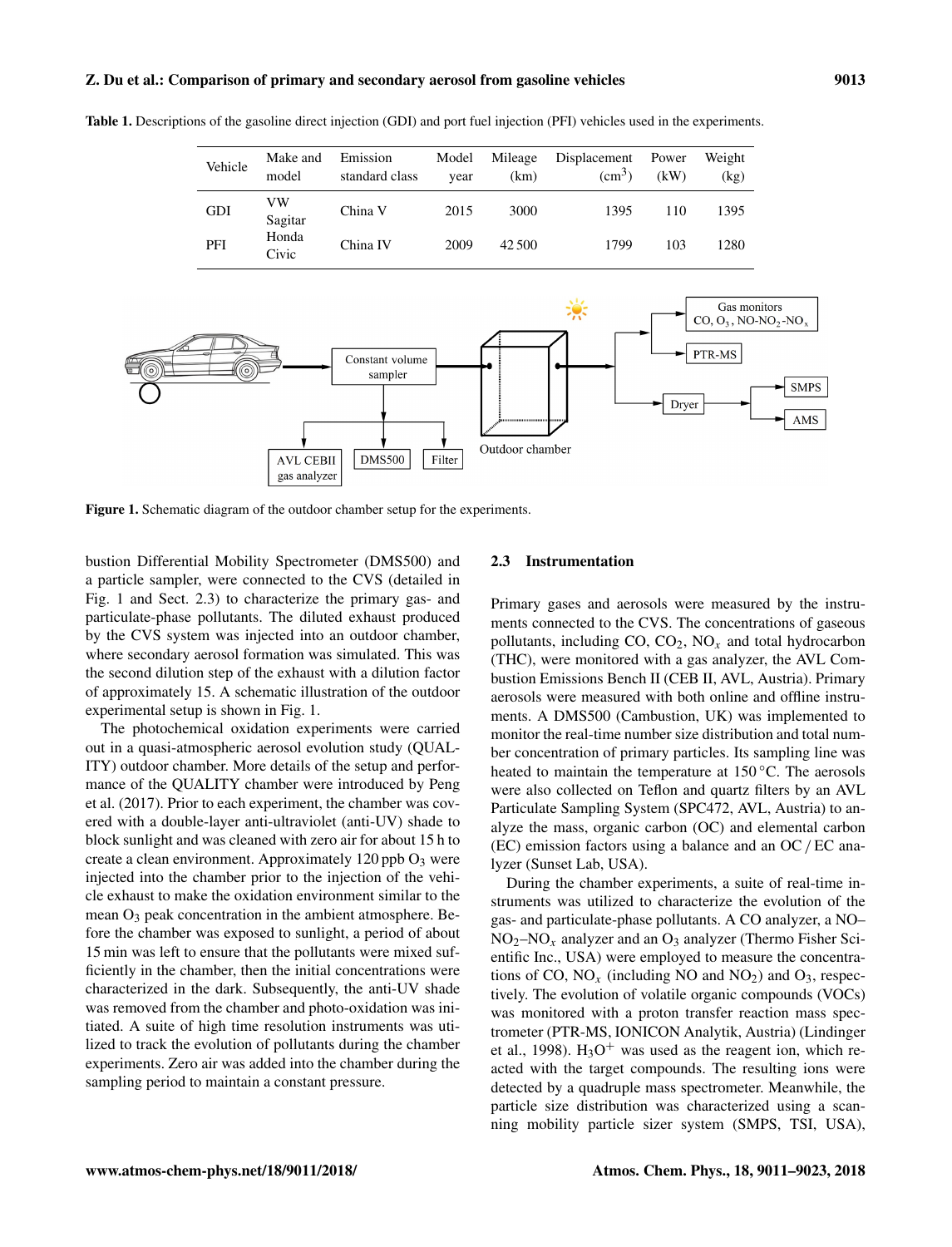| Parameter                                                            | Phase      | Instrument                                                                          | Note    |
|----------------------------------------------------------------------|------------|-------------------------------------------------------------------------------------|---------|
| CO, $CO_2$ , $NO_x$ and total<br>hydrocarbon (THC) concentration     | <b>Gas</b> | Gas analyzer AVL Combustion<br>Emissions Bench II                                   | Online  |
| Aerosol number size distribution                                     | Particle   | <b>DMS500</b>                                                                       | Online  |
| PM <sub>2.5</sub>                                                    | Particle   | Balance (AX105DR)                                                                   | Offline |
| Organic carbon/elemental<br>carbon concentration                     | Particle   | $OC / EC$ analyzer                                                                  | Offline |
| CO concentration                                                     | Gas        | 48 <i>i</i> CO analyzer                                                             | Online  |
| NO, NO <sub>2</sub> , and NO <sub><math>x</math></sub> concentration | Gas        | 42i NO-NO <sub>2</sub> -NO <sub>x</sub> analyzer                                    | Online  |
| $O_3$ concentration                                                  | Gas        | $49i$ O <sub>3</sub> analyzer                                                       | Online  |
| VOC concentration                                                    | Gas        | Proton transfer reaction mass<br>spectrometer (PTR-MS)                              | Online  |
| Aerosol number (mass) size<br>distribution                           | Particle   | Scanning mobility particle sizer<br>(SMPS, consisting of 3081-<br>DMA and 3775-CPC) | Online  |
| Size resolved non-refractory<br>aerosol                              | Particle   | High-resolution time-of-flight<br>aerosol<br>spectrometer<br>mass<br>$(HR-Tot-AMS)$ | Online  |

Table 2. Overview of all instruments used to measure the gas- and particulate-phase pollutants in the experiments.

which consisted of a differential mobility analyzer (DMA, TSI, USA) and a condensation particle counter (CPC, TSI, USA). This system can measure aerosols with diameters ranging from 15 to 700 nm. A high-resolution time-of-flight aerosol mass spectrometer (HR-Tof-AMS, Aerodyne Research, USA) was used to obtain mass concentrations and size distributions of submicron, non-refractory aerosols, including sulfate, nitrate, ammonium, chloride and organics (DeCarlo et al., 2006). Table 2 lists the instruments used to measure the primary emissions and their evolution in the chamber experiments.

# 3 Results

# 3.1 Primary emissions

#### Gaseous pollutant emissions

Emission factors (EFs) of  $CO<sub>2</sub>$ , THC, benzene and toluene from the GDI and PFI vehicles are listed in Table 3. The  $EFs$  of  $CO<sub>2</sub>$  and THC are derived from measured concentrations in CVS, while the EFs of benzene and toluene were calculated from the initial concentrations in the chamber. The THC emission factor was reported in units of carbon mass,  $g C kg fuel^{-1}$ .

The GDI vehicle emitted less  $CO<sub>2</sub>$  and THC than the PFI vehicle due to their different fuel injection strategies and mixing features (Liang et al., 2013; Gao et al., 2015). The EF of THC from the GDI vehicle met the standard of the China Phase V Emission Standard (0.1  $g \text{ km}^{-1}$ ), but that from the PFI vehicle was slightly above the standard limit. The PFI vehicle used in this study met a less stringent emission standard (the China Phase IV), which might cause additional THC emissions compared to the China Phase V Emission Standard. In addition, in this study we employed the BJC, whereas the standard is based on the NEDC. More repeated braking and acceleration in the BJC (Fig. S2) might cause incomplete combustion and consequently higher THC emission from the PFI vehicle. As typical VOC species emitted by vehicles, benzene and toluene were measured in this study. For both vehicles, the EFs of toluene were higher than those of benzene. Consistent with the feature of THC emission, the PFI vehicle emitted more benzene and toluene than the GDI vehicle, and the enhancement of toluene was much larger than that of benzene.

The EFs of the gaseous pollutants in this study had similar magnitudes to those in previous studies in which gasoline vehicles met comparable levels of emission standards and were tested under a cold-start driving condition, while the results in this study were slightly higher, as shown in Table 3. This difference might be because the California ultra-lowemission vehicles (ULEVs) (Saliba et al., 2017) and most low-emission vehicles (LEVs) II (manufactured in 2004 or later) (May et al., 2014) meet the US certification gasoline emission standards for the ULEV category, which has a lower limit of gaseous pollutants than the China Phase V Emission Standard. In addition, the different driving cycles of our study from those other studies (listed in Table 3) might be another explanation for the difference in the EFs of gaseous pollutants.

## Primary particle emissions

The EFs of PM, EC, POA and particulate polycyclic aromatic hydrocarbons (PAHs) are shown in Table 4. The EF of PM<sub>2.5</sub> from the GDI vehicle was about 1.4 times higher than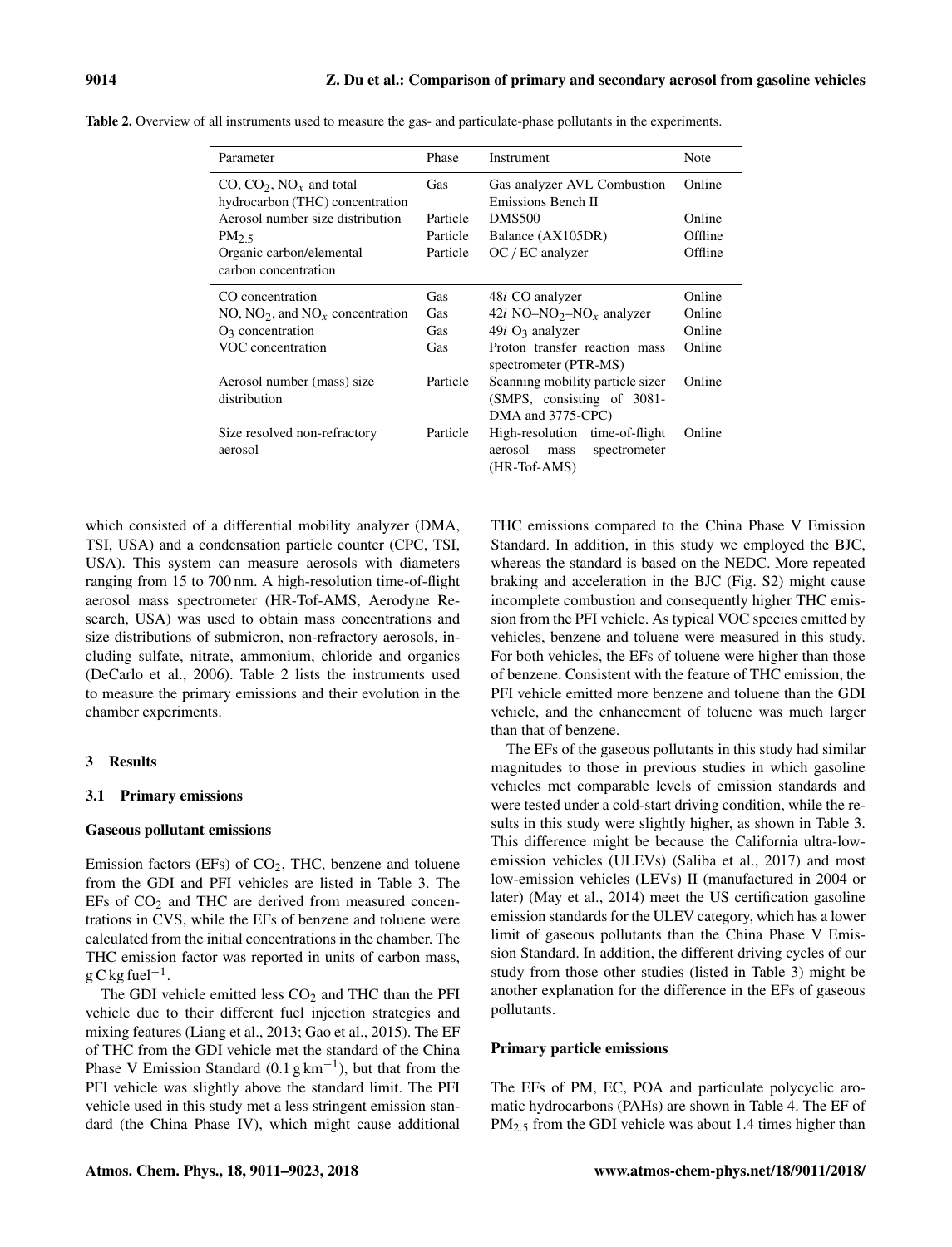| <b>Table 3.</b> Emission factors (EFs) of gaseous pollutants from the gasoline direct injection (GDI) and port fuel injection (PFI) vehicles in this |  |  |  |  |  |  |  |  |
|------------------------------------------------------------------------------------------------------------------------------------------------------|--|--|--|--|--|--|--|--|
| study and those of previous studies.                                                                                                                 |  |  |  |  |  |  |  |  |

|                 |                                                     |                               | This study                                          |                               | Saliba et al. (2017) |                     | May et al. (2014)                 | Platt et al. (2013)                                      | Zhu et al. $(2016)$ |                        |                     |
|-----------------|-----------------------------------------------------|-------------------------------|-----------------------------------------------------|-------------------------------|----------------------|---------------------|-----------------------------------|----------------------------------------------------------|---------------------|------------------------|---------------------|
|                 | GDI<br>PFI                                          |                               |                                                     | <b>GDI</b>                    | PFI                  | PFI <sup>a</sup>    |                                   |                                                          |                     | PFI                    |                     |
|                 | China V<br>China IV                                 |                               |                                                     | <b>ULEV</b>                   | <b>ULEV</b>          | <b>LEV II</b>       | Euro V                            |                                                          | China IV            | China IV               |                     |
|                 | Cold BJC                                            |                               |                                                     |                               |                      | Cold $UC^b$         | Cold UC                           |                                                          | Cold NEDC           | Cold WLTC <sup>c</sup> |                     |
|                 | $g \text{ km}^{-1}$<br>g<br>$kg$ fuel <sup>-1</sup> |                               | $g \text{ km}^{-1}$<br>g<br>$kg$ fuel <sup>-1</sup> |                               | $g \text{ km}^{-1}$  | $g \text{ km}^{-1}$ | $g \text{ kg}$ fuel <sup>-1</sup> | $g \text{ km}^{-1}$<br>$g \text{ kg}$ fuel <sup>-1</sup> |                     | $g \text{ km}^{-1}$    | $g \text{ km}^{-1}$ |
| CO <sub>2</sub> | 3439                                                | 213                           | 3350                                                | 283                           |                      | -                   |                                   |                                                          |                     | 187                    | 215                 |
| THC             | $\pm 23$<br>1.55<br>$\pm 0.22$                      | $\pm 4$<br>0.09<br>$\pm 0.01$ | $\pm 24$<br>1.70<br>$\pm 0.19$                      | $\pm 4$<br>0.13<br>$\pm 0.01$ | 0.02                 | 0.06                | 0.64                              | $0.91 - 1.06$                                            | $0.036 - 0.042$     | 0.05                   | 0.03                |
| Benzene         | 0.056<br>$\pm 0.011$                                | 0.003<br>$\pm 0.001$          | 0.061<br>$\pm 0.016$                                | 0.005<br>$\pm 0.001$          |                      |                     | 0.018                             |                                                          | 0.002               |                        |                     |
| Toluene         | 0.101<br>$\pm 0.004$                                | 0.006<br>$\pm 0.001$          | 0.220<br>±0.047                                     | 0.017<br>$\pm 0.004$          |                      |                     | 0.026                             | -                                                        | 0.002               |                        |                     |

a22 PFI vehicles and 3 GDI vehicles. bUC: Unified Cycle. <sup>c</sup>WLTC: Worldwide harmonized Light-duty Test Cycle.



Figure 2. Number size distributions of primary PM emitted from the GDI (red line) and PFI (blue line) gasoline vehicles. The results are the average of particle number emissions from vehicles during a whole BJC, measured by DMS500 in the CVS system. The particles were heated to 150 °C in the DMS500.

that of the PFI vehicle. Both vehicles met the China Phase V Emission Standard for PM emission (4.5 mg km−<sup>1</sup> ). The GDI vehicle emitted about 3.3 times more EC and 1.2 times more POA than the PFI vehicle. The primary carbonaceous aerosols (EC + POA) accounted for 85 and 82 % of the PM in the GDI and PFI vehicles respectively, suggesting that carbonaceous aerosols were the major components in the PM from gasoline vehicles, especially for the GDI vehicle.

PAHs account for a small fraction of particulate organic matter in the atmosphere, but the molecular signature of PAHs can be utilized in source identification of vehicle emissions (Kamal et al., 2015). The GDI vehicle emitted about

1.5 times the PAHs of the PFI vehicle. The EFs of PAH compounds are listed in Table S2, and the details of PAHs measurement were described in Li et al. (2016). It should be noted that the PAHs were tested under warm-start cycles. A higher EF of PAHs would be obtained under a cold-start cycle, since the lower temperature would lead to an inefficient catalyst at the beginning of the cold-start cycle (Mathis et al., 2005). The main contributors to the total PAH mass emitted from gasoline vehicle exhaust in this study, especially from the GDI vehicle exhaust, were similar to the results reported by previous studies (Schauer et al., 2002; Hays et al., 2013).

Lower PM2.<sup>5</sup> and POA emissions from the GDI vehicle were found in previous studies, except that a little higher PM2.<sup>5</sup> emission from the GDI vehicle was illustrated in Saliba's study (Platt et al., 2013; May et al., 2014; Zhu et al., 2016; Saliba et al., 2017). The EC emissions were in the range of those of previous studies but on the lower level. The EF of the POA measured in this study was higher than those of other studies, leading to a higher  $OC/EC$  ratio, which could be attributed to the less strict emission standard of our vehicles and the different driving cycles applied in the experiments.

The bimodal number size distributions of the primary PM from the vehicles measured by the DMS500 are shown in Fig. 2. The particle distributions of the exhaust of the GDI and PFI vehicles illustrated similar patterns, with two peaks located at about 10 nm for nucleation mode and at 60–90 nm for accumulation mode, respectively, which are consistent with the results of previous studies (Maricq et al., 1999; Chen et al., 2017). The particle number size distribution of the exhaust of the GDI vehicle showed a similar pattern to that of the PFI vehicle, with a much higher number concentration that is consistent with the emission of more particle mass.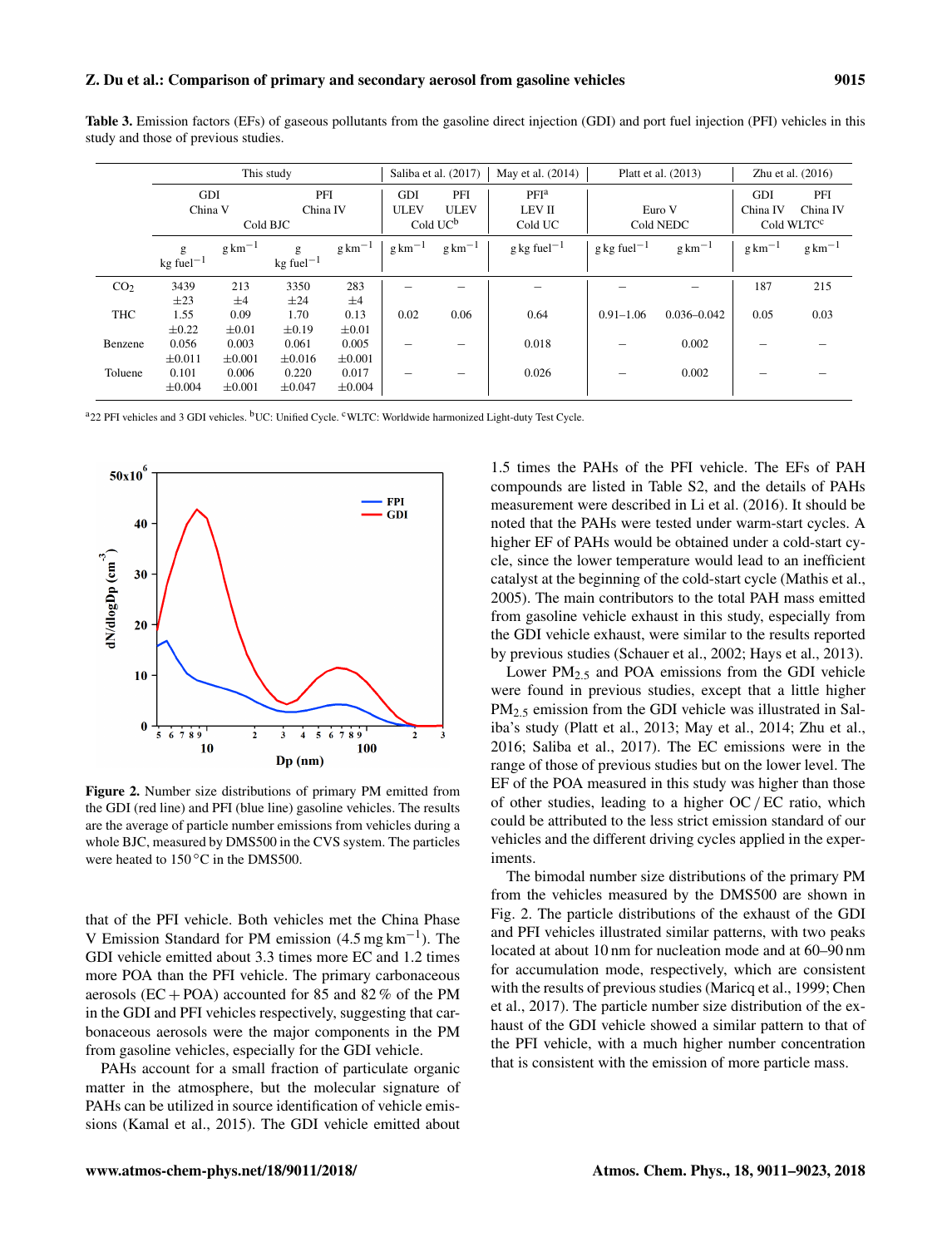|                      |                         |                      | This study              |                      | Saliba et al. (2017) |                      | May et al., 2014<br>Platt et al. (2013) |                         | Zhu et al. $(2016)$ |                          |                      |
|----------------------|-------------------------|----------------------|-------------------------|----------------------|----------------------|----------------------|-----------------------------------------|-------------------------|---------------------|--------------------------|----------------------|
|                      | GDI                     |                      | PFI                     |                      | <b>GDI</b>           | PFI                  | PFI                                     |                         |                     |                          | PFI                  |
|                      | China V                 |                      | China IV                |                      | <b>ULEV</b>          | <b>ULEV</b>          | <b>LEV II</b>                           | Euro V                  |                     | China IV                 | China IV             |
|                      | Cold BJC                |                      |                         |                      |                      | Cold UC              | Cold UC                                 | Cold NEDC               |                     | Cold WLTC                |                      |
|                      | mg                      | $mg \text{ km}^{-1}$ | mg                      | $mg \text{ km}^{-1}$ | $mg \text{ km}^{-1}$ | $mg \text{ km}^{-1}$ | $mg \text{ kg}$ fuel <sup>-1</sup>      | mg                      | $mg \, km^{-1}$     | $mg \text{ km}^{-1}$     | $mg \text{ km}^{-1}$ |
|                      | $kg$ fuel <sup>-1</sup> |                      | $kg$ fuel <sup>-1</sup> |                      |                      |                      |                                         | $kg$ fuel <sup>-1</sup> |                     |                          |                      |
| PM <sub>2.5</sub>    | $61.7 + 24.5$           | $3.4 + 1.4$          | $33.4 \pm 25.6$         | $2.5 + 1.9$          | 3.9                  | 2.4                  | 18.0                                    |                         | $\qquad \qquad$     | 1.5                      | 1.0                  |
| EC                   | $10.7 \pm 3.6$          | $0.6 \pm 0.2$        | $2.4 \pm 1.6$           | $0.2 \pm 0.1$        | 3.0                  | 0.6                  | 12.2                                    | $11.2 - 20.0$           | $1.2 - 1.7$         | $\overline{\phantom{0}}$ |                      |
| <b>POA</b>           | $41.7 \pm 9.8$          | $2.3 + 0.6$          | $25.0 \pm 0.3$          | $1.9 + 0.1$          | 0.4                  | 0.6                  | 5.2                                     | $24.5 - 19.7$           | $0.4 - 1.4$         |                          |                      |
| OC/EC                | 3.2                     |                      | 8.7                     |                      | 0.1                  | 0.8                  | 0.4                                     | $0.2 - 1.8$             |                     |                          |                      |
| PAHs $(\times 10^6)$ | $20.4 \pm 2.1$          | $1.1 \pm 0.1$        | $13.2 \pm 4.1$          | $1.0 \pm 0.3$        | $\hspace{0.05cm}$    | $\qquad \qquad$      |                                         |                         |                     |                          |                      |

Table 4. EFs of primary aerosols, including carbonaceous aerosols and particulate polycyclic aromatic hydrocarbons (PAHs) from the GDI and PFI vehicles in this study and those of previous studies.

## 3.2 SOA formation from gasoline vehicle exhaust

The time-resolved concentrations of gases and particles during the chamber experiments are illustrated in Fig. 3. Before removing the anti-UV shade, the initial concentrations of  $NO<sub>x</sub>$ , benzene and toluene from the PFI and GDI vehicles were 80, 3 and 5 ppb and 100, 4 and 14 ppb respectively.

After the aging experiment started ( $t = 0$  in Fig. 3), NO was formed from  $NO<sub>2</sub>$  photolysis, which then reacted with  $O_3$  to form  $NO_2$ . The  $O_3$  concentration increased rapidly to a maximum within 2–3 h and then decreased via reactions and dilution. Benzene and toluene decayed at different rates during the aging process.

New particle formation was found inside the chamber 15 min after the exhaust was exposed to sunlight, providing substantial seeds for secondary aerosol formation. Significant growth of particles in both size and mass was observed in the chamber, indicating that a large amount of secondary aerosol was formed during the photochemical oxidation. The chemical composition of the secondary aerosols was measured continuously by a HR-Tof-AMS. Organics were the dominant composition of the secondary aerosol, accounting for 88–95 % of the total particle mass inside the chamber (Fig. S1), which is consistent with our previous research (Peng et al., 2017). The SOA mass exhibited a different growth rate for the two types of vehicles. After a 4 h oxidation in the chamber, the SOA formed from the exhaust of the GDI vehicle was approximately double that of the PFI vehicle.

The solar radiation conditions significantly influenced the SOA formation. Thus, OH exposure was used to characterize the photochemical age as a normalization, instead of the experiment time. Two VOC species with noticeable differences in their reaction rate constants with OH radicals could be utilized to calculate the OH exposure ([OH]  $\Delta t$ ) based on Eq. (1) (for benzene and toluene, as used in this study) (Yuan et al., 2012).

$$
[OH] \Delta t = \frac{1}{k_{\rm T} - k_{\rm B}} \times \left( \ln \frac{[{\rm T}]}{[{\rm B}]} \bigg|_{t=0} - \ln \frac{[{\rm T}]}{[{\rm B}]} \right),\tag{1}
$$

where  $k_T$  and  $k_B$  are the OH rate constants of benzene  $(1.2 \times 10^{-12} \text{ cm}^3 \text{ molecule}^{-1} \text{ s}^{-1})$  (Yuan et al., 2012) and toluene  $(5.5 \times 10^{-12} \text{ cm}^3 \text{ molecule}^{-1} \text{ s}^{-1})$  (Kramp and Paulson, 1998), respectively.  $\frac{[\text{T}]}{[\text{B}]} \Big|_{t=0}$  is the concentration ratio of toluene to benzene at the beginning of the aging process, and  $\frac{[T]}{[B]}$  is their concentration ratio measured during the aging process.

The SOA concentrations as a function of OH exposure are illustrated in Fig. 4. Wall-loss correction and dilution correction, including both particles and gaseous pollutants, were taken into consideration in the calculation of the SOA mass concentration in the chamber. Detailed descriptions of corrections are given in the Supplement. Assuming the mean OH concentration was  $1.6 \times 10^6$  molecular cm<sup>-3</sup> in Beijing (Lu et al., 2013), the whole aging procedure in the chamber experiments was equal to a 6–10 h atmospheric photochemical oxidation. The average SOA concentrations were  $9.25 \pm 1.80$  and  $4.68 \pm 1.32 \,\mu g \,\text{m}^{-3}$  for the GDI and PFI vehicles, respectively, when the OH exposure was  $5 \times 10^6$  molecular cm<sup>-3</sup> h in the chamber. Considering the driving cycle mileage and fuel consumption, the SOA productions were  $54.77 \pm 10.70$  mg kg fuel<sup>-1</sup> or  $3.06 \pm 0.60$  mg km<sup>-1</sup> for the GDI vehicle and  $20.57 \pm 5.82$  mg kg fuel<sup>-1</sup> or  $1.55 \pm 0.44$  mg km<sup>-1</sup> for the PFI vehicle. Compared with the PFI vehicle, the GDI vehicle exhaust exhibited a higher potential of SOA formation, even though the PFI vehicle emitted more VOCs, which are considered as dominant classes of SOA precursors. This result indicates that higher concentrations of some other SOA precursors exist in the exhaust of GDI vehicles, which will be further discussed in Sect. 3.3.

The results from chamber simulations of SOA formation from individual gasoline vehicles are illustrated in Fig. 5. The SOA production from the both vehicles in this study is in the range of the results of previous studies (Nordin et al., 2013; Platt et al., 2013; Jathar et al., 2014; Liu et al., 2015; Peng et al., 2017). The variation of the SOA production among these studies might be caused by several factors: the model years of vehicles (corresponding to emission standards) (Nordin et al., 2013; Liu et al., 2015), their driving cycles (Nordin et al.,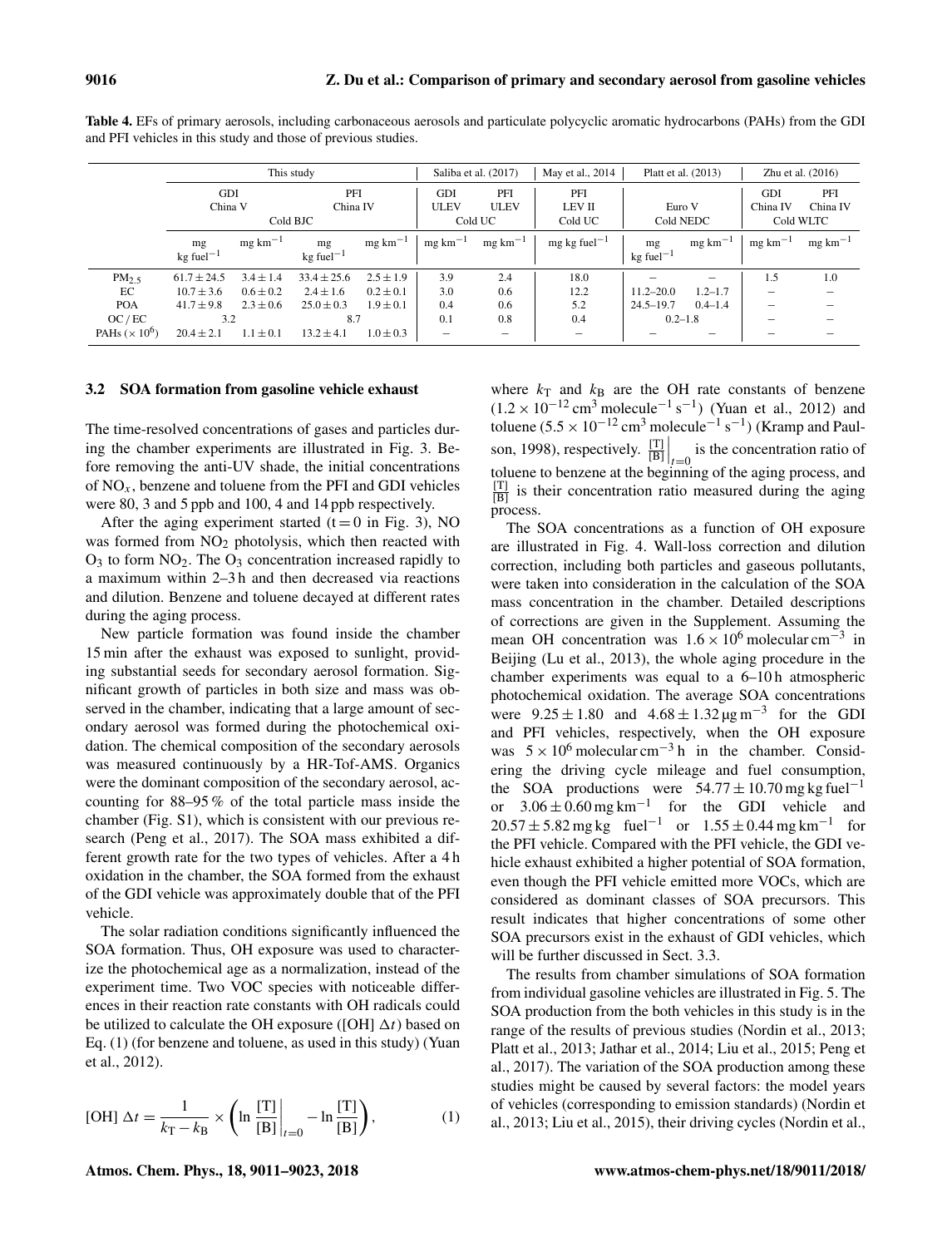

Figure 3. Time series of the gases and particle evolution over the photochemical age in the chamber experiments from the GDI vehicle exhaust (a, c, e) and PFI vehicle exhaust (b, d, f). Panels (a, b) show NO, NO<sub>2</sub> and O<sub>3</sub> concentration; panels (c, d) show benzene and toluene concentration; panels (e, f) show corrected SOA concentration.

2013), the initial concentrations of gaseous pollutants in the chamber (Jathar et al., 2014) and the ratio of VOCs to  $NO<sub>x</sub>$ (Zhao et al., 2017) in the chamber experiments.

To investigate the dominant contributors to ambient PM from the GDI and PFI vehicles, Fig. 6 illustrates the EFs of EC and POA as well as the production factors of SOA in this study. The SOA production from the GDI vehicle was approximately 2.7 times higher than that from the PFI vehicle. At  $5 \times 10^6$  molecular cm<sup>-3</sup> h OH exposure, the SOA / POA ratio was close to unity. Fig. 4 illustrates that the SOA production increased with photochemical age rapidly (within  $2 \times 10^7$  molecular cm<sup>-3</sup> h). Thus, SOA would exceed POA at higher OH exposure; e.g., the SOA / POA ratio reached about 4 at  $10^7$  molecular cm<sup>-3</sup> h OH exposure, becoming the major PM contributor. In terms of the POA and EC emissions as well as the SOA formation, the GDI vehicle contributed 2.2 times more than the PFI vehicle.

Although particle wall loss correction as well as particle and gas dilution corrections were considered in this study, several factors may still contribute to the uncertainties of the SOA production. First, the loss of semi-volatile vapors to the chamber walls was not corrected, which may result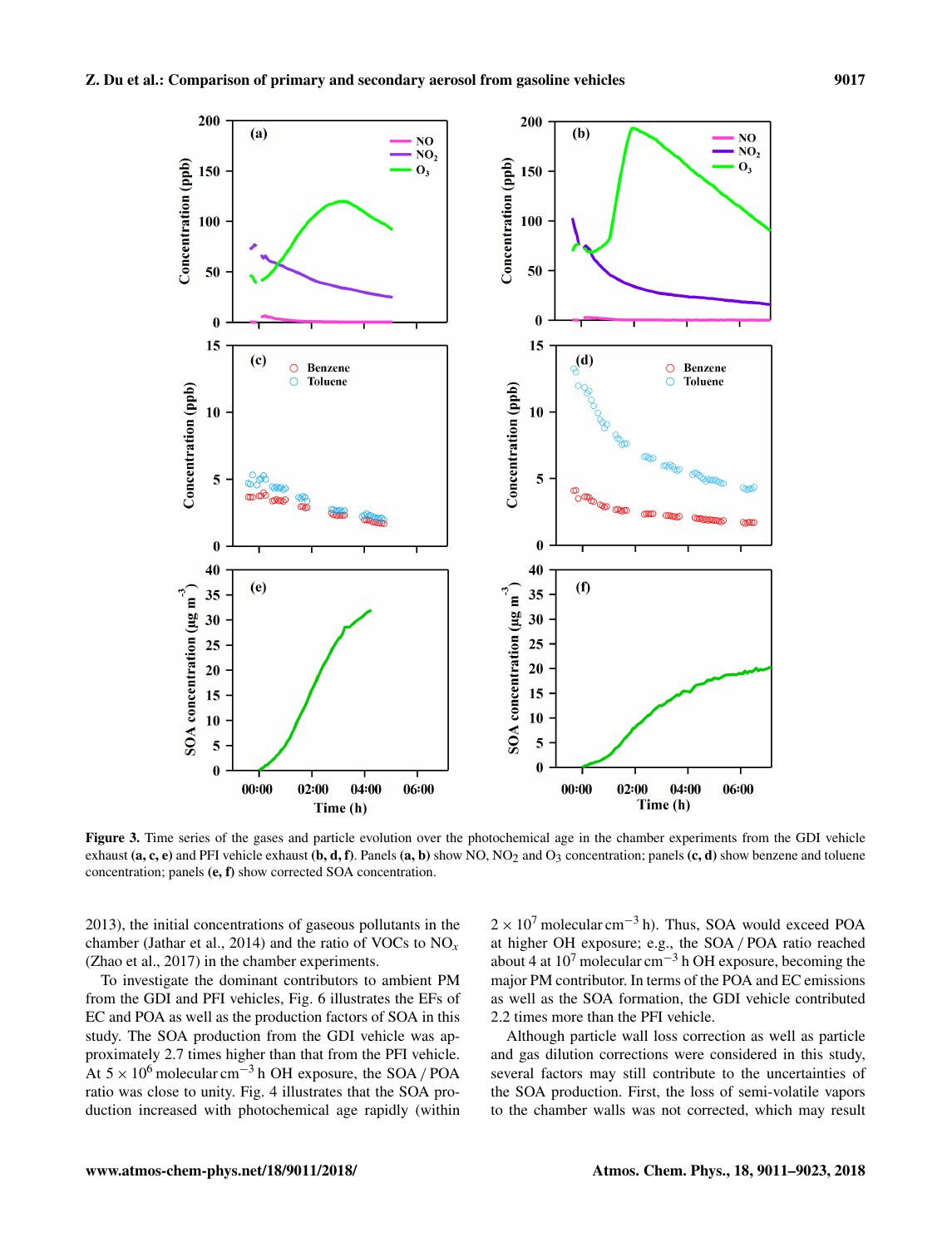

Figure 4. SOA productions from the GDI vehicle exhaust (red markers) and the PFI vehicle exhaust (blue markers) as functions of OH exposure in the chamber experiments.

in an underestimation of the rate of SOA production with a factor of 1.1–4.1 (Zhang et al., 2014). Second, under some ambient conditions such as severe urban haze events (Guo et al., 2014), particle mass concentrations can be as high as 200–300  $\mu$ g m<sup>-3</sup>, much higher than the 23 ± 6  $\mu$ g m<sup>-3</sup> under the chamber conditions of this study. High particle mass loadings are favorable for the partitioning of semi-volatile compounds into the particle phase, potentially increasing SOA mass yields (Odum et al., 1996; Donahue et al., 2006). Third, stronger partitioning of SOA precursors into the particle phase may reduce oxidation rate in the gas phase, which will potentially reduce the rate of SOA production (Seinfeld et al., 2003; Donahue et al., 2006).

## 3.3 SOA mass closure

SOA production ( $\Delta$ OA<sub>predicted</sub>) estimated from VOC precursors can be defined as in Eq. (2):

$$
\Delta \text{OA}_{\text{predicted}} = \sum_{i} (\Delta_i \times Y_i), \tag{2}
$$

where  $\Delta_i$  is the concentration change of precursor VOC<sub>i</sub> measured with PTR-MS in the chamber experiments, and  $Y_i$  is the SOA yield of the VOC<sub>i</sub>. In this study, benzene, toluene, C8 alkylbenzene (e.g., ethylbenzene and o- ,  $m-$  and  $p-$ xylene) and C9 alkylbenzene (e.g.,  $n-$  and  $i$ propylbenzene, o-, m- and p-ethyltoluene and 1,2,3-, 1,2,4 and 1,3,5-trimethylbenzene) were involved in the estimation of SOA production, and alkanes and alkenes were not considered. A recent study found that ozonolysis of alkenes from gasoline vehicle exhaust could form SOA through aldol condensation reactions (Yang et al., 2018). However, much lower declines of concentrations were observed than those of aromatics during chamber experiments, so alkenes might not play a significant role in SOA formation in this study.

The SOA yield is sensitive to the VOCs /  $NO<sub>x</sub>$  ratio (Song et al., 2005). In this study, the VOCs /  $NO<sub>x</sub>$  ratio was in the range of 0.5–1.0 ppbC / ppb; thus, the SOA formation from the vehicle exhaust was determined under high  $NO<sub>x</sub>$  conditions. The high  $NO<sub>x</sub>$  SOA yields of benzene and toluene were taken from Ng et al. (2007). The C8 and C9 alkylbenzenes used the SOA yield of m-xylene from Platt et al. (2013).

The increased predicted SOA contribution from the VOC precursors as a function of OH exposure accumulation is demonstrated in Fig. 7. At the end of the experiments, the SOA estimated from these speciated VOCs accounted for about 25 and 53 % of the measured SOA formation from the GDI and PFI vehicle exhausts, respectively. Similar to the results of previous studies (Platt et al., 2013; Nordin et al., 2013; Gordon et al., 2014), single-ring aromatics play an important role in the SOA formation, especially for the PFI vehicle which shows a higher predicted SOA fraction.

The unpredicted fraction of the measured SOA in the chamber experiments was in the range of 47–75 %. Contributions from IVOCs and semi-volatile organic compounds (SVOCs), e.g., long-branched and cyclic alkanes and gasphase polycyclic aromatic hydrocarbons, could be a possible explanation for this underestimation because of the finding that the SOA formed by oxidation of IVOCs and SVOCs dominates over that from single-ring aromatics (Robinson et al., 2007). In addition, using a CMAQ and a 2D-VBS box model, a previous study showed that oxidation of semivolatile POA and IVOCs from vehicles was an important source of SOA in China, and the model–measurement agreement was improved significantly when they were taken into consideration (Zhao et al., 2016a). The unpredicted SOA ratio exhibited a maximum value at the beginning of the experiment, indicating that the IVOCs and SVOCs with low volatilities produced SOA much more efficiently than the singlering aromatics with high volatilities, as the first-generation products of photo-oxidation of these precursors form SOA (Robinson et al., 2007).

The larger fraction of the unpredicted SOA from the GDI vehicle exhaust might be associated with higher IVOCs and SVOCs emissions. Gas-phase PAH is one of the main components of speciated IVOCs (Zhao et al., 2016b). The particulate-phase PAHs from the GDI vehicle were more abundant than those from the PFI vehicle by a factor of 1.5 (Sect. 3.1). Based on gas–particle equilibrium, this indicates that more gas-phase PAHs, including some aromatic IVOCs, might be emitted by the GDI vehicles, which contribute to the SOA enhancement.

## 4 Discussion and conclusions

GDI and PFI vehicles have different fuel injection technologies in their engines, which affects their emissions of gaseous and particulate pollutants. In the GDI engine, the fuel is directly injected into the cylinder, which benefits the fuel at-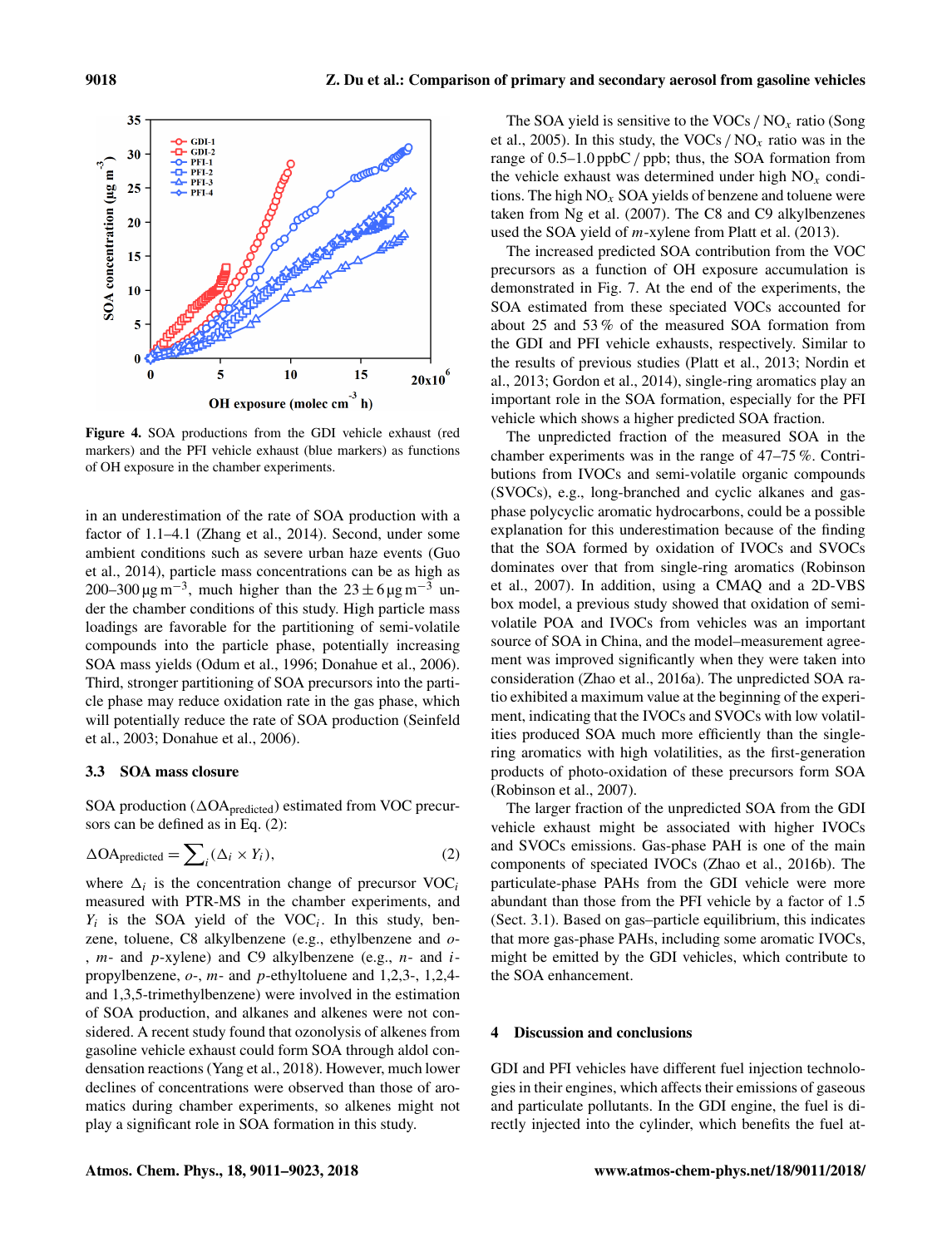

Figure 5. Fuel-based SOA production from gasoline vehicle exhaust as a function of OH exposure in the chamber simulations. The SOA production data are from published studies of chamber simulations of gasoline vehicle exhaust. From the study of Jathar et al. (2014), the SOA production of vehicles manufactured in 2004 or later (LEV II) is selected, which is a model year that is more close to those of the vehicles in this study. The error bars of previous results indicate the range of OH exposure  $(x \text{ axis})$  and SOA production  $(y \text{ axis})$  in their simulations. The driving cycles and vehicle information are also noted in the legend of each study.



Figure 6. EC and POA EFs as well as corrected SOA production factors from the GDI and PFI vehicle exhausts in this study (OH exposure of  $5 \times 10^6$  molecular cm<sup>-3</sup> h).

omization and vaporization and provides better control of the fuel volume and the combustion process (Liang et al. 2013; Gao et al., 2015). Thus, in this study, the tested GDI vehicle has higher fuel economy and lower THC emission than the PFI vehicle. However, the insufficient mixing time allowed for the fuel and air leads to incomplete combustion in the GDI engine (Fu et al., 2014). In addition, direct fuel injection leads to fuel impingement onto surfaces of the combustion chamber, where liquid pools form, favoring soot-like particulate formation (Ueberall et al., 2015; Chen et al., 2017). Consequently, larger particle mass and number are emitted by the GDI vehicle than by the PFI vehicle. The particles emitted by the GDI vehicle have a higher EC mass fraction, leading to a lower OC / EC ratio. The considerable particle number emitted by gasoline vehicles, especially in GDI vehicle exhaust, makes a significant contribution to particle number concentration as well as seeds for further reactions in the atmosphere, and needs to be controlled in the future emission standards.

Our results show that the GDI vehicle contributes more to both primary and secondary aerosol than the PFI vehicle, and has a greater impact on the environment and air quality. In recent years, the market share of GDI vehicles has demonstrated a continuous growth in China because they provide better fuel economy and lower  $CO<sub>2</sub>$  emissions. In 2016, GDI vehicles accounted for 25 % of China's market share in sales, and this proportion is expected to reach 60 % by 2020 (Wen et al., 2016). The PM enhancement of GDI vehicles with increasing population could potentially offset any PM emission reduction benefits, including the development of gasoline emission and fuel standards and the advanced engine technologies of gasoline vehicles. Therefore, our results highlight the necessity of further research and regulation of GDI vehicles.

It should be pointed out that the SOA formation factors in this study are based on one GDI vehicle and one PFI vehicle. Some previous studies proposed that vehicles have variations even though they meet similar specification vehicles and use the same fuel (Gordon et al., 2014; Jathar et al., 2014). Thus more research with more vehicles for each technology is needed on SOA formation from vehicle exhaust.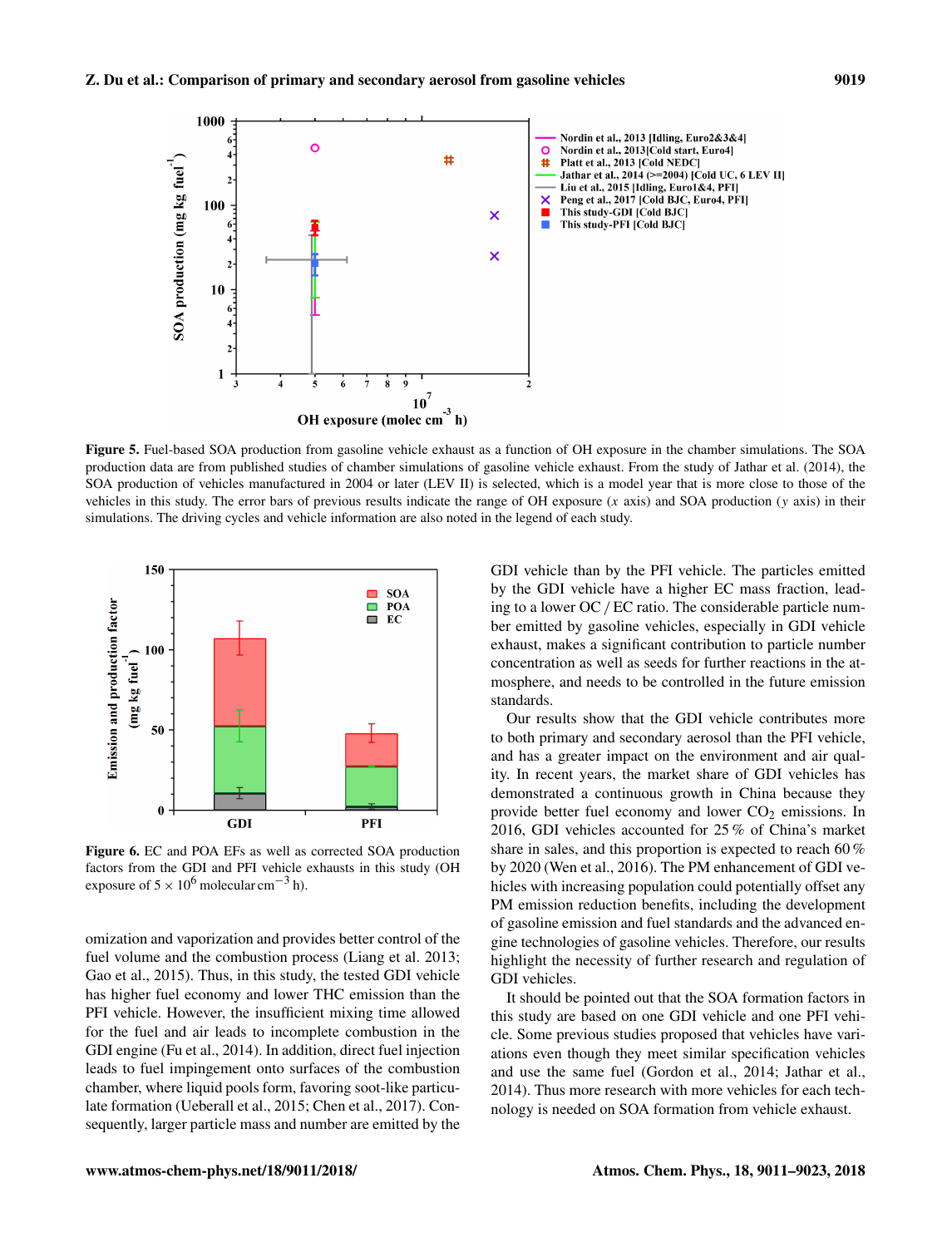

Figure 7. Measured and predicted SOA concentration as a function of OH exposure from GDI vehicle exhaust (a) and PFI vehicle exhaust (b) in the chamber experiments. The black line is the measured SOA concentration with wall loss and particle dilution correction during the experiment. The red, blue, yellow and pink areas are predicted SOA concentration estimated from benzene, toluene, C8 alkylbenzene and C9 alkylbenzene, respectively. The green markers are the ratios of the predicted SOA to the measured SOA.

Primary emissions and secondary organic formation from one GDI vehicle and one PFI vehicle were investigated when driving under the cold-start BJC. The primary PM emitted by the GDI vehicle was 1.4 times greater than that emitted by the PFI vehicle, and the SOA formation from the GDI vehicle exhaust was 2.7 times greater than that from the PFI vehicle exhaust for the same OH exposure. The SOA production factors were  $54.77 \pm 10.70$  mg kg fuel<sup>-1</sup> or  $3.06 \pm 0.60$  mg km<sup>-1</sup> for the GDI vehicle and  $20.57 \pm 5.82$  mg kg fuel<sup>-1</sup> or  $1.55 \pm 0.44$  mg km<sup>-1</sup> for the PFI vehicle at an OH exposure of  $5 \times 10^6$  molecular cm<sup>-3</sup> h, which is consistent with the values seen in previous studies. Considering the higher amounts of OA derived from primary emission and secondary formation, the GDI vehicle contributes considerably more to particle mass concentration in the ambient air than the PFI vehicle.

The SOA formation was predicted from the gaseous precursors emitted by the GDI and PFI vehicles under high  $NO<sub>x</sub>$ conditions. Single-ring aromatic VOCs could only explain 25–53 % of the measured SOA formation in the chamber experiments. The GDI vehicle exhibited a higher fraction of unexplained SOA. More IVOCs and SVOCs were inferred as being emitted by the GDI vehicle.

With an increasing population of GDI vehicles, any benefits of the aerosol emission reduction of gasoline vehicles are substantially offset because GDI vehicles contribute significantly to ambient aerosols. More work is needed to improve the understanding of GDI vehicle emissions and to provide information for the regulation of gasoline vehicles.

*Data availability.* The data presented in this article are available from the authors upon request (minhu@pku.edu.cn).

*Supplement.* The supplement related to this article is available online at: [https://doi.org/10.5194/acp-18-9011-2018-supplement.](https://doi.org/10.5194/acp-18-9011-2018-supplement)

*Competing interests.* The authors declare that they have no conflict of interest.

*Acknowledgements.* This work was supported by the National Basic Research Program of China (973 Program) (2013CB228503, 2013CB228502), the National Natural Science Foundation of China (91544214, 41421064, 51636003), the Strategic Priority Research Program of Chinese Academy of Sciences (XDB05010500), the China Postdoctoral Science Foundation (2015M580929) and the National Science and Technology Support Program (2014BAC21B01). We also thank the State Key Lab of Automotive Safety and Energy at Tsinghua University for support with experiments.

Edited by: Neil M. Donahue Reviewed by: two anonymous referees

## References

- Alkidas, A. C.: Combustion advancements in gasoline engines, Energ. Convers. Manage., 48, 2751–2761, https://doi.org[/10.1016/j.enconman.2007.07.027,](https://doi.org/10.1016/j.enconman.2007.07.027) 2007.
- Bahreini, R., Middlebrook, A. M., de Gouw, J. A., Warneke, C., Trainer, M., Brock, C. A., Stark, H., Brown, S. S., Dube, W. P., Gilman, J. B., Hall, K., Holloway, J. S., Kuster, W. C., Perring, A. E., Prevot, A. S. H., Schwarz, J. P., Spackman, J. R., Szidat, S., Wagner, N. L., Weber, R. J., Zotter, P., and Parrish, D. D.: Gasoline emissions dominate over diesel in formation of secondary organic aerosol mass, Geophys. Res. Lett., 39, https://doi.org[/10.1029/2011gl050718,](https://doi.org/10.1029/2011gl050718) 2012.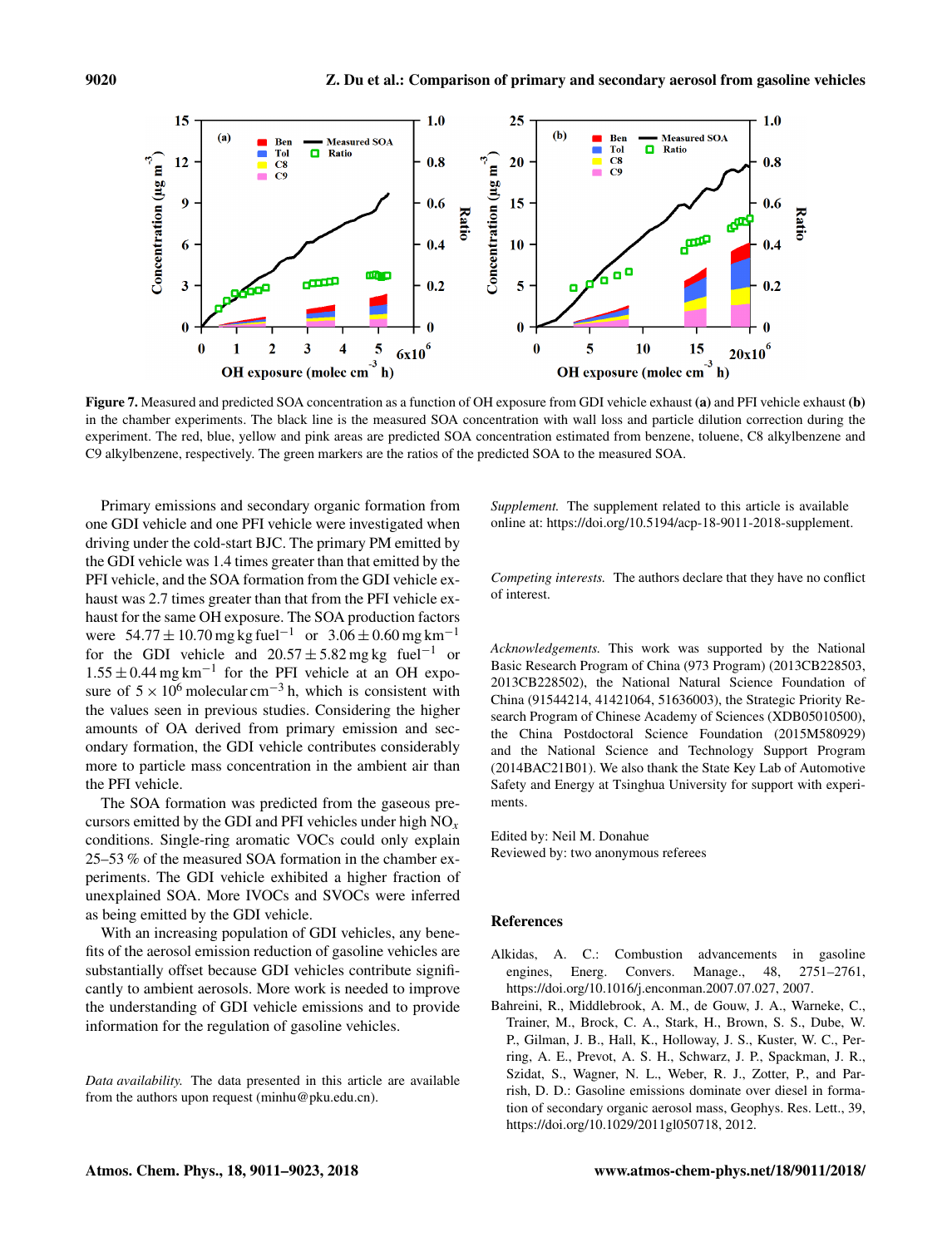## Z. Du et al.: Comparison of primary and secondary aerosol from gasoline vehicles 9021

- Chen, L., Liang, Z., Zhang, X., and Shuai, S.: Characterizing particulate matter emissions from GDI and PFI vehicles under transient and cold start conditions, Fuel, 189, 131–140, https://doi.org[/10.1016/j.fuel.2016.10.055,](https://doi.org/10.1016/j.fuel.2016.10.055) 2017.
- DeCarlo, P. F., Kimmel, J. R., Trimborn, A., Northway, M. J., Jayne, J. T., Aiken, A. C., Gonin, M., Fuhrer, K., Horvath, T., Docherty, K. S., Worsnop, D. R., and Jimenez, J. L.: Field-deployable, high-resolution, time-of-flight aerosol mass spectrometer, Anal. Chem., 78, 8281–8289, https://doi.org[/10.1021/ac061249n,](https://doi.org/10.1021/ac061249n) 2006.
- Donahue, N. M., Robinson, A. L., Stanier, C. O., and Pandis, S. N.: Coupled partitioning, dilution, and chemical aging of semivolatile organics, Environ. Sci. Technol., 40, 2635–2643, https://doi.org[/10.1021/es052297c,](https://doi.org/10.1021/es052297c) 2006.
- Du, Z., Hu, M., Peng, J., Guo, S., Zheng, R., Zheng, J., Shang, D., Qin, Y., Niu, H., Li, M., Yang, Y., Lu, S., Wu, Y., Shao, M., and Shuai, S.: Potential of secondary aerosol formation from Chinese gasoline engine exhaust, J. Environ. Sci.-China, 66, 348– 357, https://doi.org[/10.1016/j.jes.2017.02.022,](https://doi.org/10.1016/j.jes.2017.02.022) 2018.
- Fu, H., Wang, Y., Li, X., and Shuai, S.: Impacts of Cold-Start and Gasoline RON on Particulate Emission from Vehicles Powered by GDI and PFI Engines, SAE Technical Paper, 2014-01-2836, 10 pp., https://doi.org[/10.4271/2014-01-2836,](https://doi.org/10.4271/2014-01-2836) 2014.
- Gao, Z., Curran, S. J., Parks II, J. E., Smith, D. E., Wagner, R. M., Daw, C. S., Edwards, K. D., and Thomas, J. F.: Drive cycle simulation of high efficiency combustions on fuel economy and exhaust properties in light-duty vehicles, Appl. Energ., 157, 762–776, https://doi.org[/10.1016/j.apenergy.2015.03.070,](https://doi.org/10.1016/j.apenergy.2015.03.070) 2015.
- Gordon, T. D., Presto, A. A., May, A. A., Nguyen, N. T., Lipsky, E. M., Donahue, N. M., Gutierrez, A., Zhang, M., Maddox, C., Rieger, P., Chattopadhyay, S., Maldonado, H., Maricq, M. M., and Robinson, A. L.: Secondary organic aerosol formation exceeds primary particulate matter emissions for lightduty gasoline vehicles, Atmos. Chem. Phys., 14, 4661–4678, https://doi.org[/10.5194/acp-14-4661-2014,](https://doi.org/10.5194/acp-14-4661-2014) 2014.
- Guo, S., Hu, M., Zamora, M. L., Peng, J., Shang, D., Zheng, J., Du, Z., Wu, Z., Shao, M., Zeng, L., Molina, M. J., and Zhang, R.: Elucidating severe urban haze formation in China, P. Natl. Acad. Sci. USA, 111, 17373–17378, https://doi.org[/10.1073/pnas.1419604111,](https://doi.org/10.1073/pnas.1419604111) 2014.
- Hayes, P. L., Ortega, A. M., Cubison, M. J., Froyd, K. D., Zhao, Y., Cliff, S. S., Hu, W. W., Toohey, D. W., Flynn, J. H., Lefer, B. L., Grossberg, N., Alvarez, S., Rappenglueck, B., Taylor, J. W., Allan, J. D., Holloway, J. S., Gilman, J. B., Kuster, W. C., De Gouw, J. A., Massoli, P., Zhang, X., Liu, J., Weber, R. J., Corrigan, A. L., Russell, L. M., Isaacman, G., Worton, D. R., Kreisberg, N. M., Goldstein, A. H., Thalman, R., Waxman, E. M., Volkamer, R., Lin, Y. H., Surratt, J. D., Kleindienst, T. E., Offenberg, J. H., Dusanter, S., Griffith, S., Stevens, P. S., Brioude, J., Angevine, W. M., and Jimenez, J. L.: Organic aerosol composition and sources in Pasadena, California, during the 2010 CalNex campaign, J. Geophys. Res.-Atmos., 118, 9233–9257, https://doi.org[/10.1002/jgrd.50530,](https://doi.org/10.1002/jgrd.50530) 2013.
- Hays, M. D., Preston, W., George, B. J., Schmid, J., Baldauf, R., Snow, R., Robinson, J. R., Long, T., and Faircloth, J.: Carbonaceous aerosols emitted from light-duty vehicles operating on gasoline and ethanol fuel blends, Environ. Sci. Technol., 47, 14502–14509, https://doi.org[/10.1021/es403096v,](https://doi.org/10.1021/es403096v) 2013.
- Hu, W., Hu, M., Hu, W., Jimenez, J. L., Yuan, B., Chen, W., Wang, M., Wu, Y., Chen, C., Wang, Z., Peng, J., Zeng, L., and Shao, M.: Chemical composition, sources, and aging process of submicron aerosols in Beijing: Contrast between summer and winter, J. Geophys. Res.-Atmos., 121, 1955–1977, https://doi.org[/10.1002/2015jd024020,](https://doi.org/10.1002/2015jd024020) 2016.
- Huang, R.-J., Zhang, Y., Bozzetti, C., Ho, K.-F., Cao, J.-J., Han, Y., Daellenbach, K. R., Slowik, J. G., Platt, S. M., Canonaco, F., Zotter, P., Wolf, R., Pieber, S. M., Bruns, E. A., Crippa, M., Ciarelli, G., Piazzalunga, A., Schwikowski, M., Abbaszade, G., Schnelle-Kreis, J., Zimmermann, R., An, Z., Szidat, S., Baltensperger, U., Haddad, I. E., and Prévôt, A. S. H.: High secondary aerosol contribution to particulate pollution during haze events in China, Nature, 514, 218–222, https://doi.org[/10.1038/nature13774,](https://doi.org/10.1038/nature13774) 2014.
- Jathar, S. H., Gordon, T. D., Hennigan, C. J., Pye, H. O. T., Pouliot, G., Adams, P. J., Donahue, N. M., and Robinson, A. L.: Unspeciated organic emissions from combustion sources and their influence on the secondary organic aerosol budget in the United States, Proc. Natl. Acad. Sci. USA, 111, 10473–10478, https://doi.org[/10.1073/pnas.1323740111,](https://doi.org/10.1073/pnas.1323740111) 2014.
- Jathar, S. H., Woody, M., Pye, H. O. T., Baker, K. R., and Robinson, A. L.: Chemical transport model simulations of organic aerosol in southern California: model evaluation and gasoline and diesel source contributions, Atmos. Chem. Phys., 17, 4305– 4318, https://doi.org[/10.5194/acp-17-4305-2017,](https://doi.org/10.5194/acp-17-4305-2017) 2017.
- Kamal, A., Cincinelli, A., Martellini, T., and Malik, R. N.: A review of PAH exposure from the combustion of biomass fuel and their less surveyed effect on the blood parameters, Environ. Sci. Pollut. R., 22, 4076–4098, https://doi.org[/10.1007/s11356-014-](https://doi.org/10.1007/s11356-014-3748-0) [3748-0,](https://doi.org/10.1007/s11356-014-3748-0) 2015.
- Kanakidou, M., Seinfeld, J. H., Pandis, S. N., Barnes, I., Dentener, F. J., Facchini, M. C., Van Dingenen, R., Ervens, B., Nenes, A., Nielsen, C. J., Swietlicki, E., Putaud, J. P., Balkanski, Y., Fuzzi, S., Horth, J., Moortgat, G. K., Winterhalter, R., Myhre, C. E. L., Tsigaridis, K., Vignati, E., Stephanou, E. G., and Wilson, J.: Organic aerosol and global climate modelling: a review, Atmos. Chem. Phys., 5, 1053–1123, https://doi.org[/10.5194/acp-5-1053-](https://doi.org/10.5194/acp-5-1053-2005) [2005,](https://doi.org/10.5194/acp-5-1053-2005) 2005.
- Kramp, F. and Paulson, S. E.: On the uncertainties in the rate coefficients for OH reactions with hydrocarbons, and the rate coefficients of the 1,3,5-trimethylbenzene and m-xylene reactions with OH radicals in the gas phase, J. Phys. Chem. A., 102, 2685–2690, https://doi.org[/10.1021/jp973289o,](https://doi.org/10.1021/jp973289o) 1998.
- Li, M., Hu, M., Wu, Y., Qin, Y., Zheng, R., Peng, J., Guo, Q., Xiao, Y., Hu, W., Zheng, J., Du, Z., Xiao, J., and Shuai, S.: Characteristics of Particulate Organic Matters Emissions from Gasoline Direct Injection Engine and Its Influence Factors, Proceedings of the Chinese Society of Electrical Engineering, 36, 4443–4451, 2016.
- Liang, B., Ge, Y., Tan, J., Han, X., Gao, L., Hao, L., Ye, W., and Dai, P.: Comparison of PM emissions from a gasoline direct injected (GDI) vehicle and a port fuel injected (PFI) vehicle measured by electrical low pressure impactor (ELPI) with two fuels: Gasoline and M15 methanol gasoline, J. Aerosol. Sci., 57, 22– 31, https://doi.org[/10.1016/j.jaerosci.2012.11.008,](https://doi.org/10.1016/j.jaerosci.2012.11.008) 2013.
- Lindinger, W., Hansel, A., and Jordan, A.: On-line monitoring of volatile organic compounds at pptv levels by means of proton-transfer-reaction mass spectrometry (PTR-MS) – Medical applications, food control and environmental research, Int. J.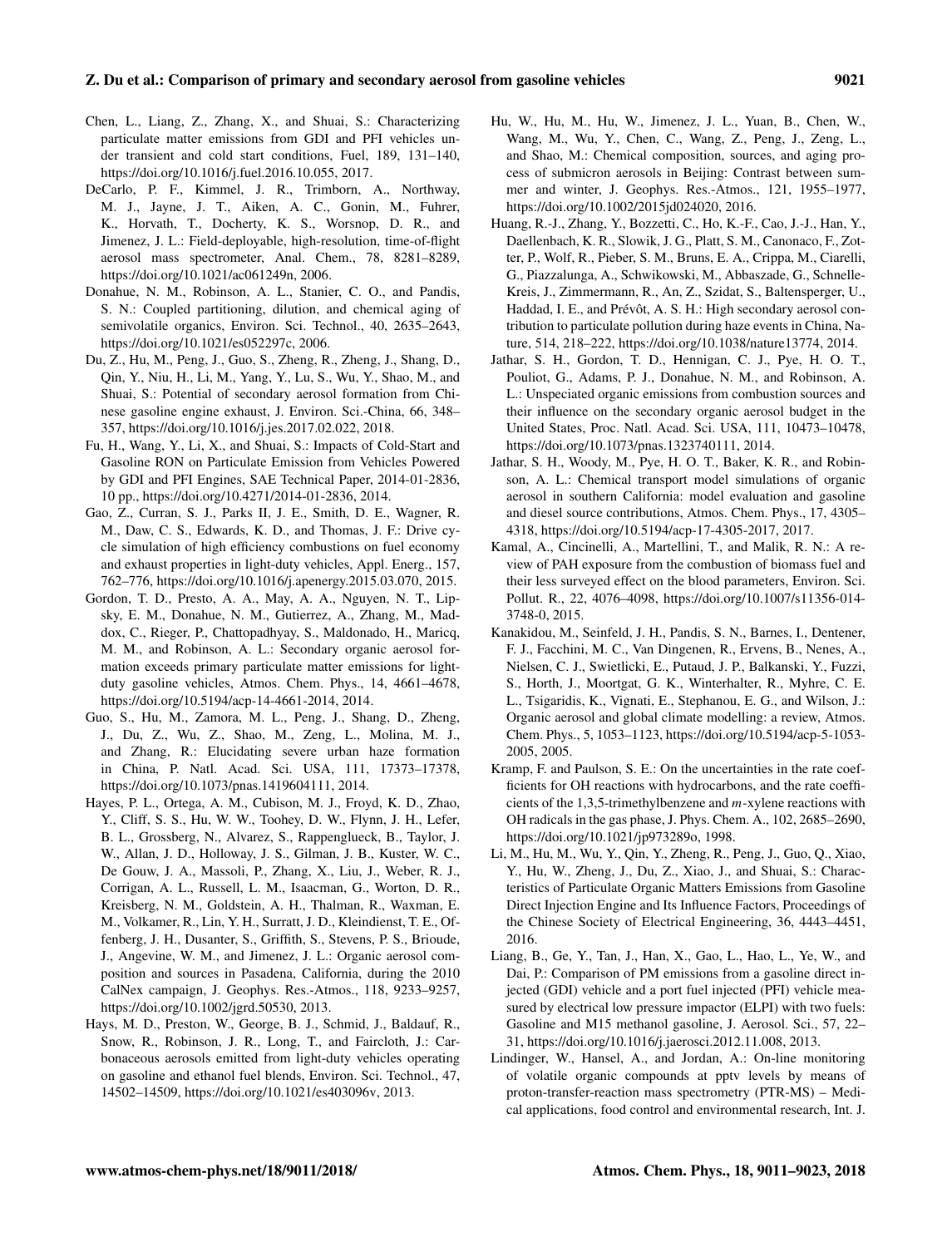Mass. Spectrom., 173, 191–241, https://doi.org[/10.1016/s0168-](https://doi.org/10.1016/s0168-1176(97)00281-4) [1176\(97\)00281-4,](https://doi.org/10.1016/s0168-1176(97)00281-4) 1998.

- Liu, T., Wang, X., Deng, W., Hu, Q., Ding, X., Zhang, Y., He, Q., Zhang, Z., Lü, S., Bi, X., Chen, J., and Yu, J.: Secondary organic aerosol formation from photochemical aging of lightduty gasoline vehicle exhausts in a smog chamber, Atmos. Chem. Phys., 15, 9049–9062, https://doi.org[/10.5194/acp-15-](https://doi.org/10.5194/acp-15-9049-2015) [9049-2015,](https://doi.org/10.5194/acp-15-9049-2015) 2015.
- Lu, K. D., Hofzumahaus, A., Holland, F., Bohn, B., Brauers, T., Fuchs, H., Hu, M., Häseler, R., Kita, K., Kondo, Y., Li, X., Lou, S. R., Oebel, A., Shao, M., Zeng, L. M., Wahner, A., Zhu, T., Zhang, Y. H., and Rohrer, F.: Missing OH source in a suburban environment near Beijing: observed and modelled OH and  $HO<sub>2</sub>$ concentrations in summer 2006, Atmos. Chem. Phys., 13, 1057– 1080, https://doi.org[/10.5194/acp-13-1057-2013,](https://doi.org/10.5194/acp-13-1057-2013) 2013.
- Maria, S. F., Russell, L. M., Gilles, M. K., and Myneni, S. C. B.: Organic aerosol growth mechanisms and their climate-forcing implications, Science, 306, 1921–1924, https://doi.org[/10.1126/science.1103491,](https://doi.org/10.1126/science.1103491) 2004.
- Maricq, M. M., Podsiadlik, D. H., and Chase, R. E.: Gasoline vehicle particle size distributions: Comparison of steady state, FTP, and US06 measurements, Environ. Sci. Technol., 33, 2007–2015, https://doi.org[/10.1021/es981005n,](https://doi.org/10.1021/es981005n) 1999.
- Mathis, U., Mohr, M., and Forss, A. M.: Comprehensive particle characterization of modern gasoline and diesel passenger cars at low ambient temperatures, Atmos. Environ., 39, 107–117, https://doi.org[/10.1016/j.atmosenv.2004.09.029,](https://doi.org/10.1016/j.atmosenv.2004.09.029) 2005.
- May, A. A., Nguyen, N. T., Presto, A. A., Gordon, T. D., Lipsky, E. M., Karve, M., Gutierrez, A., Robertson, W. H., Zhang, M., Brandow, C., Chang, O., Chen, S., Cicero-Fernandez, P., Dinkins, L., Fuentes, M., Huang, S.-M., Ling, R., Long, J., Maddox, C., Massetti, J., McCauley, E., Miguel, A., Na, K., Ong, R., Pang, Y., Rieger, P., Sax, T., Tin, T., Thu, V., Chattopadhyay, S., Maldonado, H., Maricq, M. M., and Robinson, A. L.: Gas- and particle-phase primary emissions from in-use, onroad gasoline and diesel vehicles, Atmos. Environ., 88, 247–260, https://doi.org[/10.1016/j.atmosenv.2014.01.046,](https://doi.org/10.1016/j.atmosenv.2014.01.046) 2014.
- Myung, C.-L., Kim, J., Choi, K., Hwang, I. G., and Park, S.: Comparative study of engine control strategies for particulate emissions from direct injection light-duty vehicle fueled with gasoline and liquid phase liquefied petroleum gas (LPG), Fuel, 94, 348–355, https://doi.org[/10.1016/j.fuel.2011.10.041,](https://doi.org/10.1016/j.fuel.2011.10.041) 2012.
- Ng, N. L., Kroll, J. H., Chan, A. W. H., Chhabra, P. S., Flagan, R. C., and Seinfeld, J. H.: Secondary organic aerosol formation from m-xylene, toluene, and benzene, Atmos. Chem. Phys., 7, 3909–3922, https://doi.org[/10.5194/acp-7-3909-2007,](https://doi.org/10.5194/acp-7-3909-2007) 2007.
- Nordin, E. Z., Eriksson, A. C., Roldin, P., Nilsson, P. T., Carlsson, J. E., Kajos, M. K., Hellén, H., Wittbom, C., Rissler, J., Löndahl, J., Swietlicki, E., Svenningsson, B., Bohgard, M., Kulmala, M., Hallquist, M., and Pagels, J. H.: Secondary organic aerosol formation from idling gasoline passenger vehicle emissions investigated in a smog chamber, Atmos. Chem. Phys., 13, 6101–6116, https://doi.org[/10.5194/acp-13-6101-2013,](https://doi.org/10.5194/acp-13-6101-2013) 2013.
- Odum, J. R., Hoffmann, T., Bowman, F., Collins, D., Flagan, R. C., and Seinfeld, J. H.: Gas/particle partitioning and secondary organic aerosol yields, Environ. Sci. Technol., 30, 2580–2585, https://doi.org[/10.1021/es950943+,](https://doi.org/10.1021/es950943+) 1996.
- Peng, J., Hu, M., Du, Z., Wang, Y., Zheng, J., Zhang, W., Yang, Y., Qin, Y., Zheng, R., Xiao, Y., Wu, Y., Lu, S., Wu, Z., Guo,

S., Mao, H., and Shuai, S.: Gasoline aromatics: a critical determinant of urban secondary organic aerosol formation, Atmos. Chem. Phys., 17, 10743–10752, https://doi.org[/10.5194/acp-17-](https://doi.org/10.5194/acp-17-10743-2017) [10743-2017,](https://doi.org/10.5194/acp-17-10743-2017) 2017.

- Platt, S. M., El Haddad, I., Zardini, A. A., Clairotte, M., Astorga, C., Wolf, R., Slowik, J. G., Temime-Roussel, B., Marchand, N., Ježek, I., Drinovec, L., Mčcnik, G., Möhler, O., Richter, R., Barmet, P., Bianchi, F., Baltensperger, U., and Prévôt, A. S. H.: Secondary organic aerosol formation from gasoline vehicle emissions in a new mobile environmental reaction chamber, Atmos. Chem. Phys., 13, 9141–9158, https://doi.org[/10.5194/acp-](https://doi.org/10.5194/acp-13-9141-2013)[13-9141-2013,](https://doi.org/10.5194/acp-13-9141-2013) 2013.
- Robinson, A. L., Donahue, N. M., Shrivastava, M. K., Weitkamp, E. A., Sage, A. M., Grieshop, A. P., Lane, T. E., Pierce, J. R., and Pandis, S. N.: Rethinking organic aerosols: Semivolatile emissions and photochemical aging, Science, 315, 1259–1262, https://doi.org[/10.1126/science.1133061,](https://doi.org/10.1126/science.1133061) 2007.
- Saliba, G., Saleh, R., Zhao, Y., Presto, A. A., Lambe, A. T., Frodin, B., Sardar, S., Maldonado, H., Maddox, C., May, A. A., Drozd, G. T., Goldstein, A. H., Russell, L. M., Hagen, F., and Robinson, A. L.: Comparison of Gasoline Direct-Injection (GDI) and Port Fuel Injection (PFI) Vehicle Emissions: Emission Certification Standards, Cold-Start, Secondary Organic Aerosol Formation Potential, and Potential Climate Impacts, Environ. Sci. Technol., 51, 6542–6552, https://doi.org[/10.1021/acs.est.6b06509,](https://doi.org/10.1021/acs.est.6b06509) 2017.
- Schauer, J. J., Kleeman, M. J., Cass, G. R., and Simoneit, B. R. T.: Measurement of Emissions from Air Pollution Sources. 5. C1-C32 Organic Compounds from Gasoline-Powered Motor Vehicles, Environ. Sci. Technol., 36, 1169–1180, https://doi.org[/10.1021/es0108077,](https://doi.org/10.1021/es0108077) 2002.
- Seinfeld, J. H., Kleindienst, T. E., Edney, E. O., and Cohen, J. B.: Aerosol growth in a steady-state, continuous flow chamber: Application to studies of secondary aerosol formation, Aerosol. Sci. Tech., 37, 728–734, https://doi.org[/10.1080/02786820300915,](https://doi.org/10.1080/02786820300915) 2003.
- Song, C., Na, K. S., and Cocker, D. R.: Impact of the hydrocarbon to NOx ratio on secondary organic aerosol formation, Environ. Sci. Technol., 39, 3143–3149, https://doi.org[/10.1021/es0493244,](https://doi.org/10.1021/es0493244) 2005.
- Ueberall, A., Otte, R., Eilts, P., and Krahl, J.: A literature research about particle emissions from engines with direct gasoline injection and the potential to reduce these emissions, Fuel, 147, 203–207, https://doi.org[/10.1016/j.fuel.2015.01.012,](https://doi.org/10.1016/j.fuel.2015.01.012) 2015.
- Wang, Y., Zheng, R., Qin, Y., Peng, J., Li, M., Lei, J., Wu, Y., Hu, M., and Shuai, S.: The impact of fuel compositions on the particulate emissions of direct injection gasoline engine, Fuel, 166, 543–552, https://doi.org[/10.1016/j.fuel.2015.11.019,](https://doi.org/10.1016/j.fuel.2015.11.019) 2016.
- Wen, Y., Wang, Y., Fu, C., Deng, W., Zhan, Z., Tang, Y., Li, X., Ding, H., and Shuai, S.: The Impact of Injector Deposits on Spray and Particulate Emission of Advanced Gasoline Direct Injection Vehicle, SAE Technical Paper, 2016-01-2284, 10 pp., https://doi.org[/10.4271/2016-01-2284,](https://doi.org/10.4271/2016-01-2284) 2016.
- Yang, B., Ma, P. K., Shu, J. N., Zhang, P., Huang, J. Y., and Zhang, H. X.: Formation mechanism of secondary organic aerosol from ozonolysis of gasoline vehicle exhaust, Environ. Pollut., 234, 960–968, https://doi.org[/10.1016/j.envpol.2017.12.048,](https://doi.org/10.1016/j.envpol.2017.12.048) 2018.
- Yuan, B., Shao, M., de Gouw, J., Parrish, D. D., Lu, S., Wang, M., Zeng, L., Zhang, Q., Song, Y., Zhang, J., and Hu, M.: Volatile organic compounds (VOCs) in urban air: How chem-